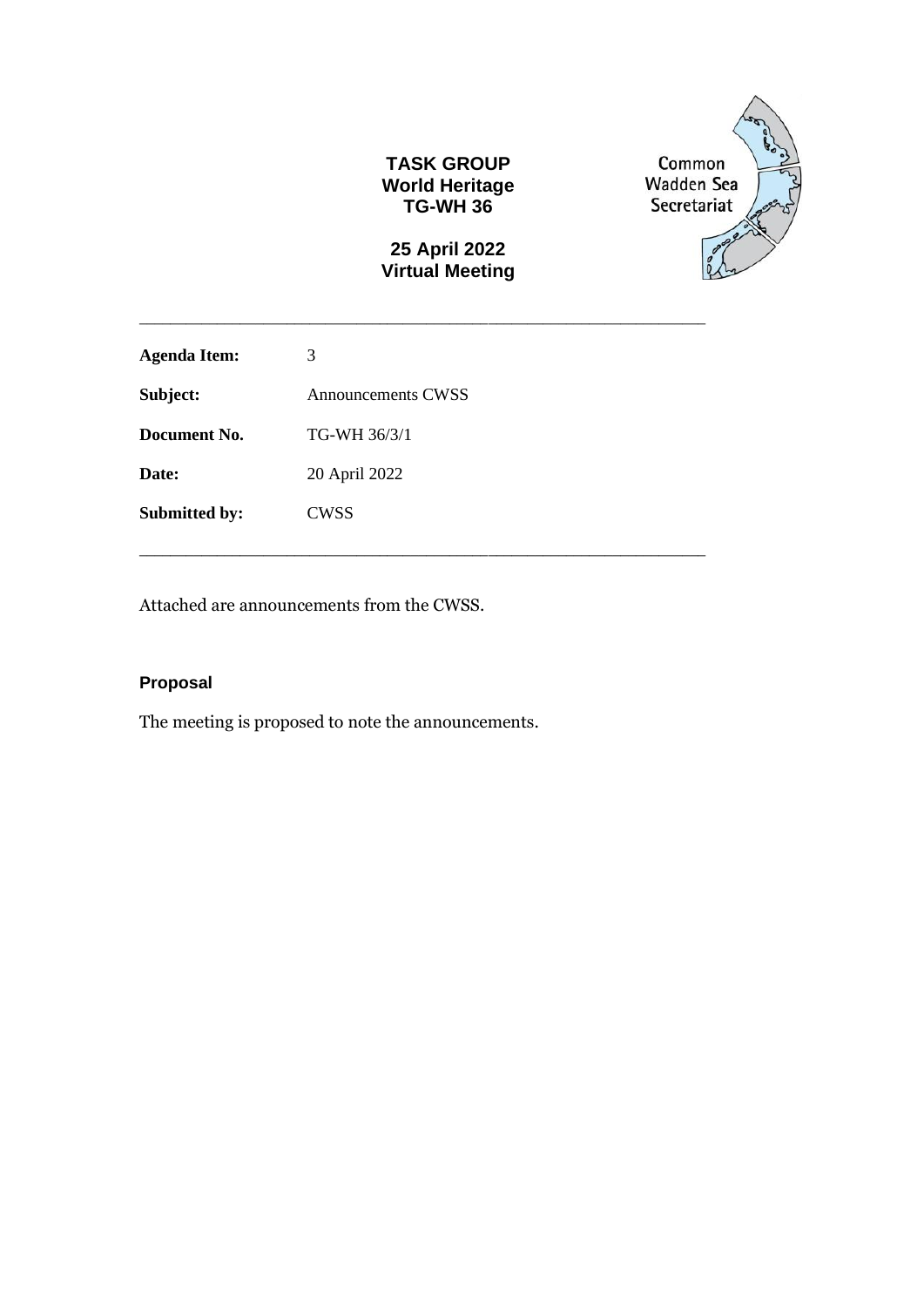#### **Announcements CWSS**

# **1 UNESCO MARINE WORLD HERITAGE – 5TH GLOBAL MANAGERS CONFERENCE, ESBJERG 18 – 21 SEPTEMBER 2023**

A first meeting with the UNESCO World Heritage Centre took place on 24 February 2022, to start with the preparatory work for the conference and to share ideas for the programme and to fix meeting venue and date. The next meeting is scheduled on 26 April.

Every three years, site managers from the now 50 marine sites across 37 nations come together to share their best practices and discuss conservation solutions. The conferences are geared toward replication of success. Latest edition was held in September 2019 (Glacier Bay) and build upon 2016 (Galapagos), 2013 (Corsica) and 2010 (Hawaii) managers conferences. Representative from the Wadden Sea have participated in these conferences to profile the work of the TWSC and to profit from the knowledge of these unique global network. [https://whc.unesco.org/en/marine](https://whc.unesco.org/en/marine-managers/)[managers/](https://whc.unesco.org/en/marine-managers/)

### **2 ENVIRONMENTAL EDUCATION AND YOUTH ENGAGEMENT**

The International Wadden Sea School (IWSS) is involved in a German two-year project of the UNESCO schools (2022-2023) involving students from transboundary/serial UNESCO World Heritage Sites. The aim of the project is to work on sustainable significance of World Heritages sites and their threat from climate change with students from various countries and involve them in an actionoriented, creative and product-oriented way over the course of a school year. The project is thus intended to make the potential of the World Heritage Site as a place of learning within the framework of Education for Sustainable Development (ESD) and for climate education visible and to put it into practice. Central products documenting the project results and formats of the schools are a digital exhibition and a publication "Practical impulses for World Heritage education and climate change". Involved WH sites and countries are:

- Archaeological complex of Haithabu und Danewerke (Germany / Denmark)
- Bergwerk Rammelsberg, Altstadt von Goslar und Oberharzer Wasserwirtschft
- Erzgebirge/Krušnohoří Mining Region(Germany / Czechia)
- Brüdergemeinde Herrnhut (World Heritage candidate)
- The Wadden Sea (Denmark, Germany, The Netherlands),

#### **Project activities**

As an introduction to the topic of World Heritage and climate change, a webinar for teachers (June 2022) and a webinar for students (August 2022) will be offered. The actual work of the students will start with a kick-off workshop at "their" World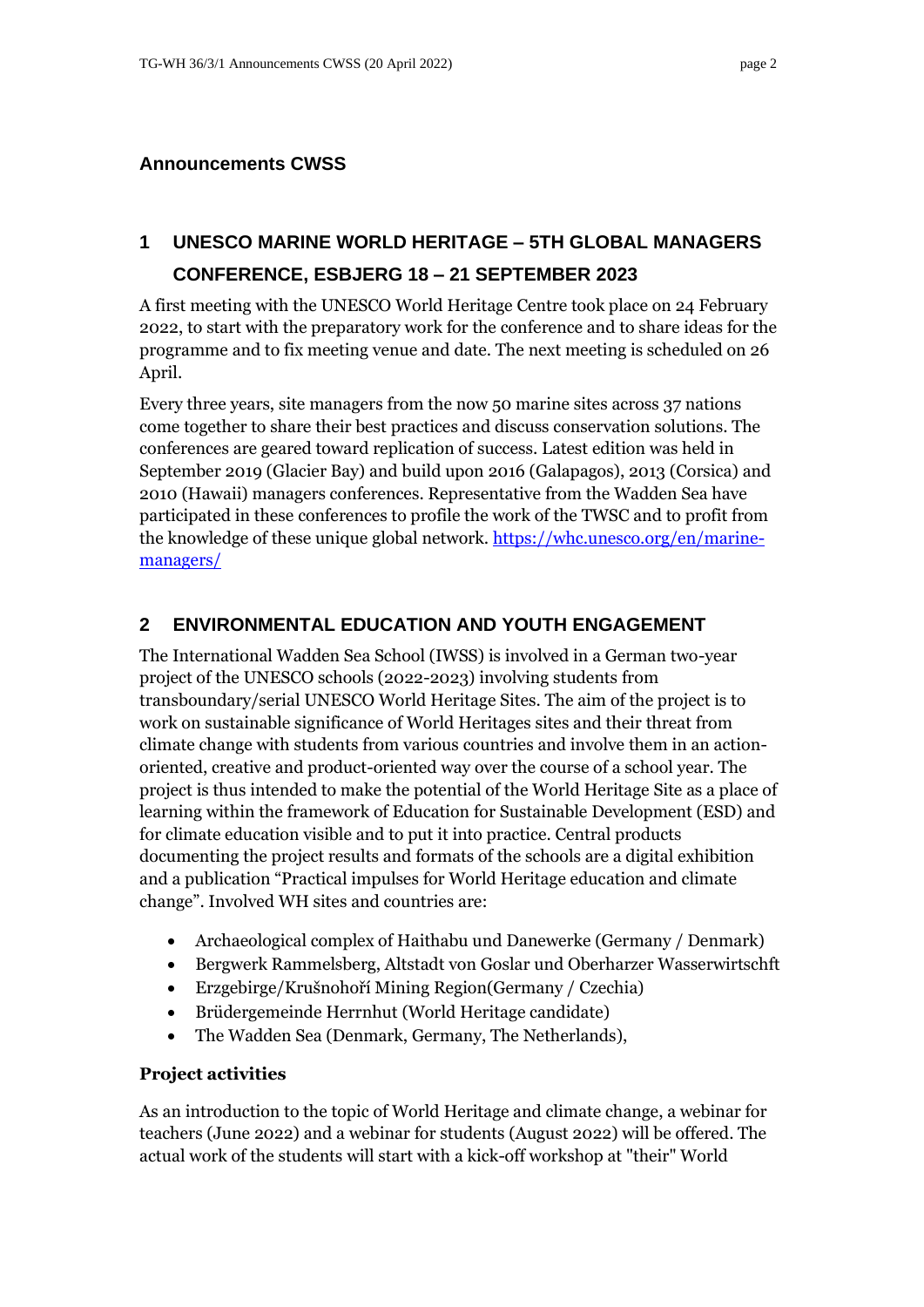Heritage site with guided tours and expert input on the topic (between September-November 2022. Wadden Sea: Hallig Langeneß 1- 4 November).

Afterwards, the six different groups of students will work on the following questions about their World Heritage site over the course of a school year during the "practical phase": 1) What does our common heritage mean to us? 2) To what extent is it threatened by climate change, or does it help mitigate it? 3) How can we take responsibility for the sustainable preservation of the World Heritage Site and for combating climate change locally? In the sense of the didactic guiding principle of action and production orientation, the students are encouraged to develop products that are suitable for their World Heritage site and its context and to contribute their interests, talents and own ideas.

At the end of the 2023 school year, the results will be presented at the World Heritage sites and in the schools. They will also be shown at a final digital event of the project (October 2023) and made digitally accessible in the long term. In addition, a handout "Praxisimpulse Welterbebildung und Klimawandel" (Practical Impulses for World Heritage Education and Climate Change) will be published, which can be used at schools in the long term.

## **3 INTERREG NORTH SEA PROPOSAL MANABAS COAST**

Under lead of Rijskwaterstaat, a proposal for the project MAinstreaming Nature Based Solutions through COASTal systems (MANABAS COAST) is being prepared for submission under the first call for applications of the Interreg VIB North Sea Region Programme/Priority 3. A climate resilient North Sea Region/3.1 Promoting climate change adaptation and disaster risk prevention, resilience, taking into account ecosystem based approaches. MANABAS COAST aims at contributing to accelerating the process of climate change adaptation in a systematic way, by mainstreaming Nature Based Solutions (NBS) that integrate coastal flood risk management with biodiversity goals. This will be approached by testing solutions and translating the outcomes into a framework for Integrated System Based Asset Management. Amongst several pilot sites, also study pilots in the Wadden Sea Area are foreseen.

The project is planned for a duration of 60 months, starting on 1 October 2022 – 30 September 2027. CWSS was asked to be partner of this project and is preparing a budget estimate and letter of support.

Main proposed activities of CWSS in MANABAS COAST are strongly related to planned activities of the trilateral Expert Group Climate Change Adaptation (EG-C). CWSS will provide knowledge exchange between MANABAS and trilateral bodies and activities. In addition, CWSS will provide a link to the World Heritage Marine Programme. In support of these CWSS activities, a desktop study and workshop(s)/webinar(s) format are planned, with support of external expertise and services. A total of 103,412 EUR is estimated for CWSS as project partner for the entire project time, of which 60% are covered by the EU-grant, 40% by co-financing.

*Preliminary project summary: In the North Sea Region (NSR), vulnerable sandy and muddy coasts suffer*